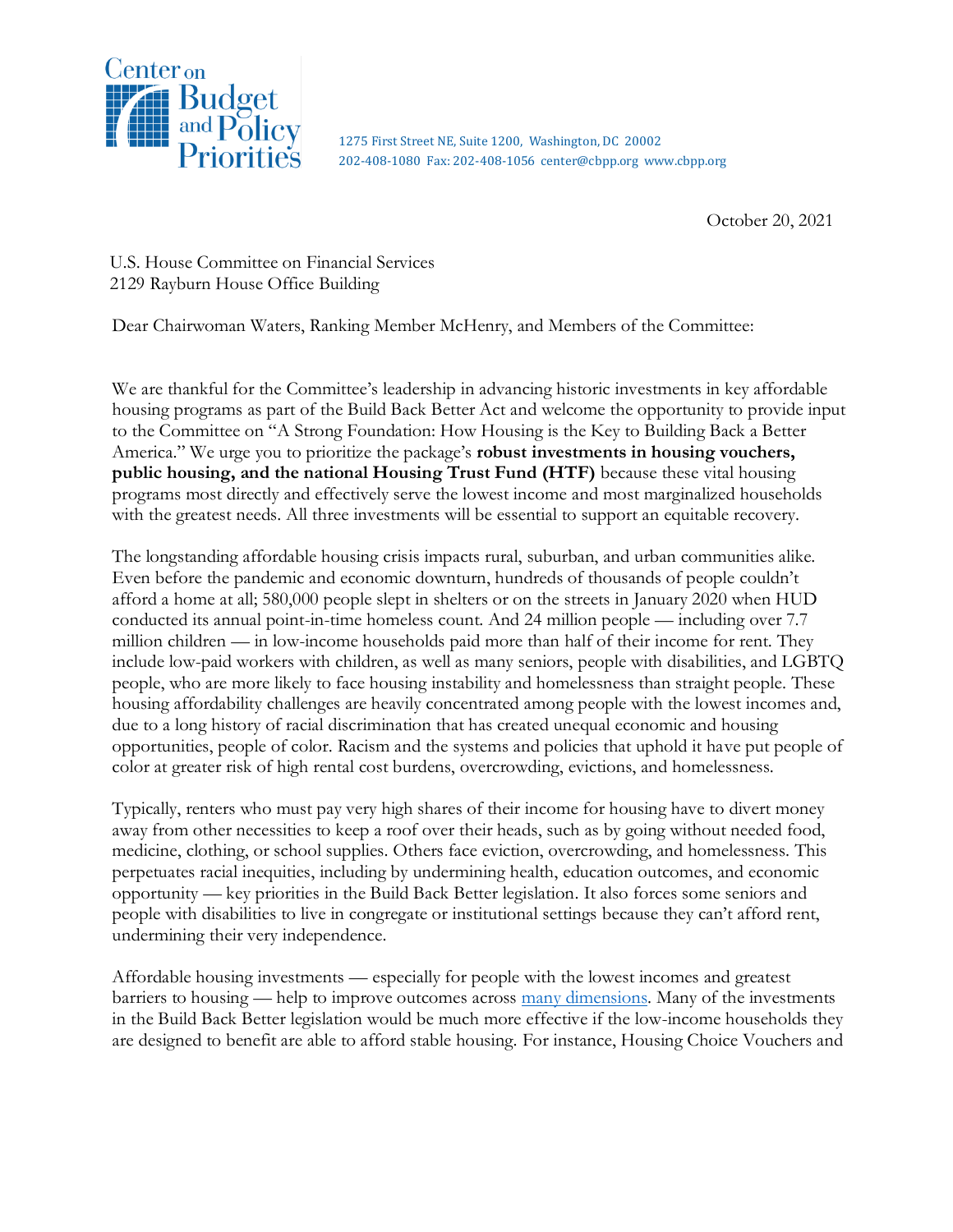other affordable housing investments for people with the lowest incomes can [strengthen](https://www.cbpp.org/research/housing/housing-vouchers-strengthen-other-recovery-agenda-investments) the Build Back Better Act's investments in:

- **Housing construction and rehabilitation**, by making rents in new or rehabilitated units affordable for people with extremely low incomes;
- **Preschool, quality child care, and K-12 education**, by preventing housing instability that causes children to bounce from school to school, and homelessness and overcrowding that disrupt children's sleep and schoolwork and harm their development in other ways;
- **Home- and community-based services**, by helping older adults and people with disabilities afford accessible homes where they can access care in the community, helping them to avoid or leave institutional settings;
- **Community college**, by providing stable housing that allows students to focus on completing their degree or certificate program; and
- **Broadband**, by maintaining people's housing security so they can more fully benefit from access to high-speed internet.

Rigorous research shows that federal rental assistance is highly effective at reducing homelessness, housing instability, and unnecessary institutionalization among people with disabilities. But due to inadequate funding, 3 in 4 households eligible for rental assistance do not receive it, and there are [years-long waiting lists](https://www.cbpp.org/research/housing/families-wait-years-for-housing-vouchers-due-to-inadequate-funding) for vouchers in much of the country. With your leadership, the package can do far more to expand opportunity and reduce hardship for people struggling the most if it also includes a major expansion of housing vouchers and measures to build and rehabilitate affordable and accessible housing for people with the lowest incomes. To ensure that key investments in health care, child care, education and more reach those who need it most, and to scale up evidence-based solutions to housing instability and homelessness crisis, we recommend:

- **Expanding rental assistance — including vouchers — for people with the lowest incomes and people experiencing or at risk of homelessness.** The language advanced by the Committee included \$90 billion in rental assistance (\$75 billion in vouchers and \$15 billion in project-based rental assistance), which would serve as many as an additional one million households when fully phased in. Moreover, the Committee's proposal targets the new vouchers to people with the lowest incomes devotes a large share of the new vouchers to families and individuals experiencing or at risk of homelessness and survivors of domestic violence, ensuring that the vouchers would reach people facing the [greatest challenges](https://www.cbpp.org/blog/proposed-targeted-housing-voucher-expansion-is-critical-to-housing-stability-for-people-with) to housing. Vouchers are more *effective* at reducing homelessness, overcrowding, and housing instability than any other policy option and are integral to any strategy to advance an equitable recovery. They are also critical to providing families with more choice about where they live, including by helping families move to areas that support their health and economic wellbeing.
- **Investing to repair the nation's public housing infrastructure.** The language advanced by the Committee included \$80 billion that would repair housing for more than two million public housing residents. While public housing is home to 900,000 households — mostly seniors, women, and people with disabilities — due to divestment by Congress, 10,000 public housing units are lost each year to disrepair, and a large backlog of unmet renovation needs places the health and safety of residents at risk. Investments are needed to enable housing agencies to make critical repairs, such as fixing leaky roofs and replacing outdated heating systems, that would improve living conditions for residents and preserve this essential part of the nation's affordable housing infrastructure for the future.